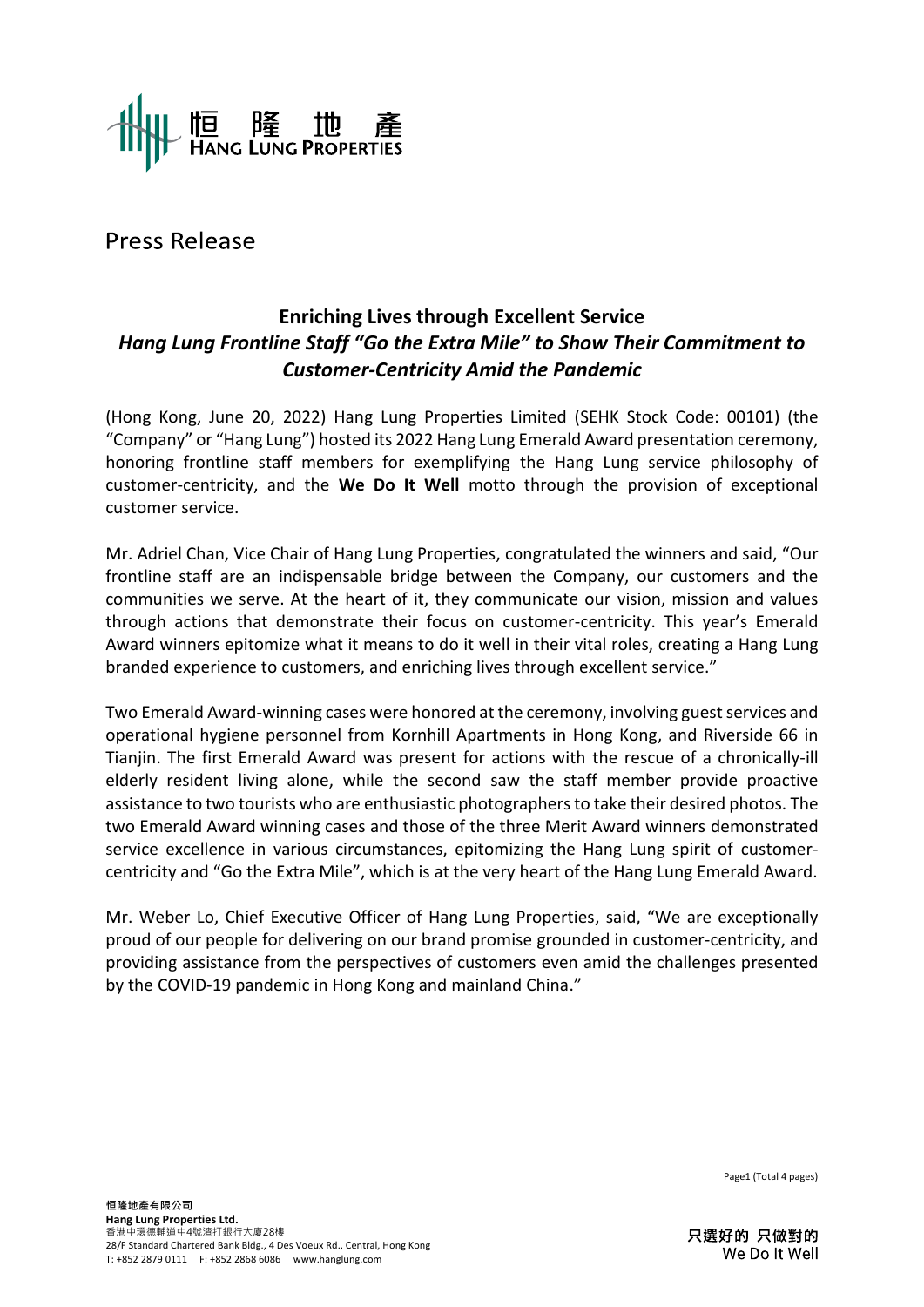

Hang Lung takes the "Go the Extra Mile" spirit beyond the provision of exceptional customer service to the community at large, through community investment initiatives like the "Love·No·Limit" program in collaboration with the Hong Kong Young Women's Christian Association that seeks to build awareness of the needs of people living with dementia, and to equip staff with the skills necessary to provide quality service to people in need.

## **Photo Captions:**



Mr. Adriel Chan, Vice Chair (1<sup>st</sup> from the right), Mr. Weber Lo, Chief Executive Officer (2<sup>nd</sup> from *the left) and senior management of Hang Lung Properties attend the 2022 Hang Lung Emerald Award presentation ceremony to commend frontline staff winners for upholding the service philosophy of customer-centric even amid the pandemic*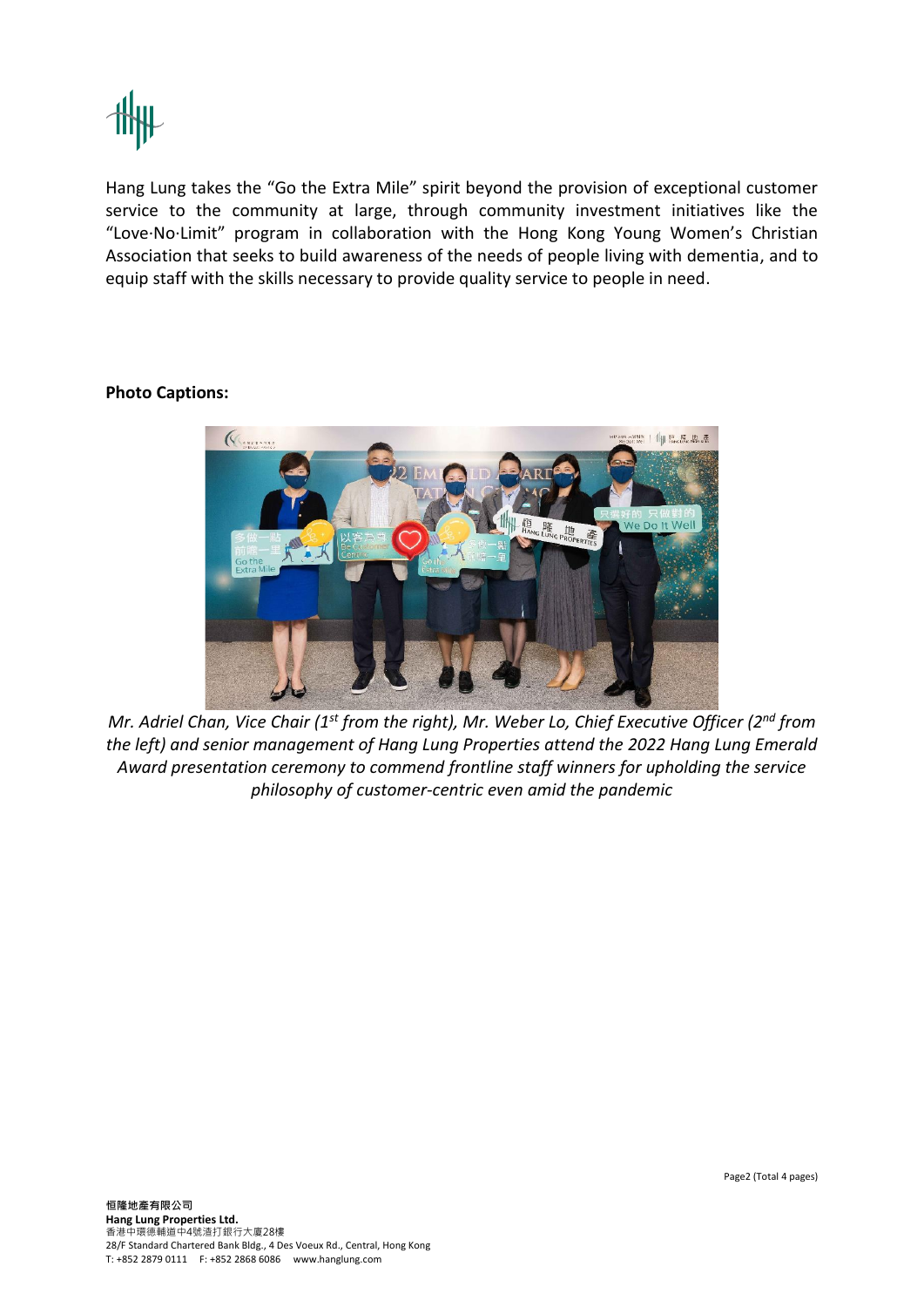

*Wendy Chung (left) and Dorothy Yau (right) from Kornhill Apartments, Hong Kong, receive the Hang Lung Emerald Award for their service excellence. Their quick response and initiative enabled them to successfully rescue an elderly resident living alone who had lost consciousness* 



*Coco Liu from Riverside 66, Tianjin, receives the Hang Lung Emerald Award for providing proactive assistance that allowed two tourists who are enthusiastic photographers to take their desired photos. Her proactiveness has demonstrated outstanding performance in understanding and meeting customer needs* 

-End-